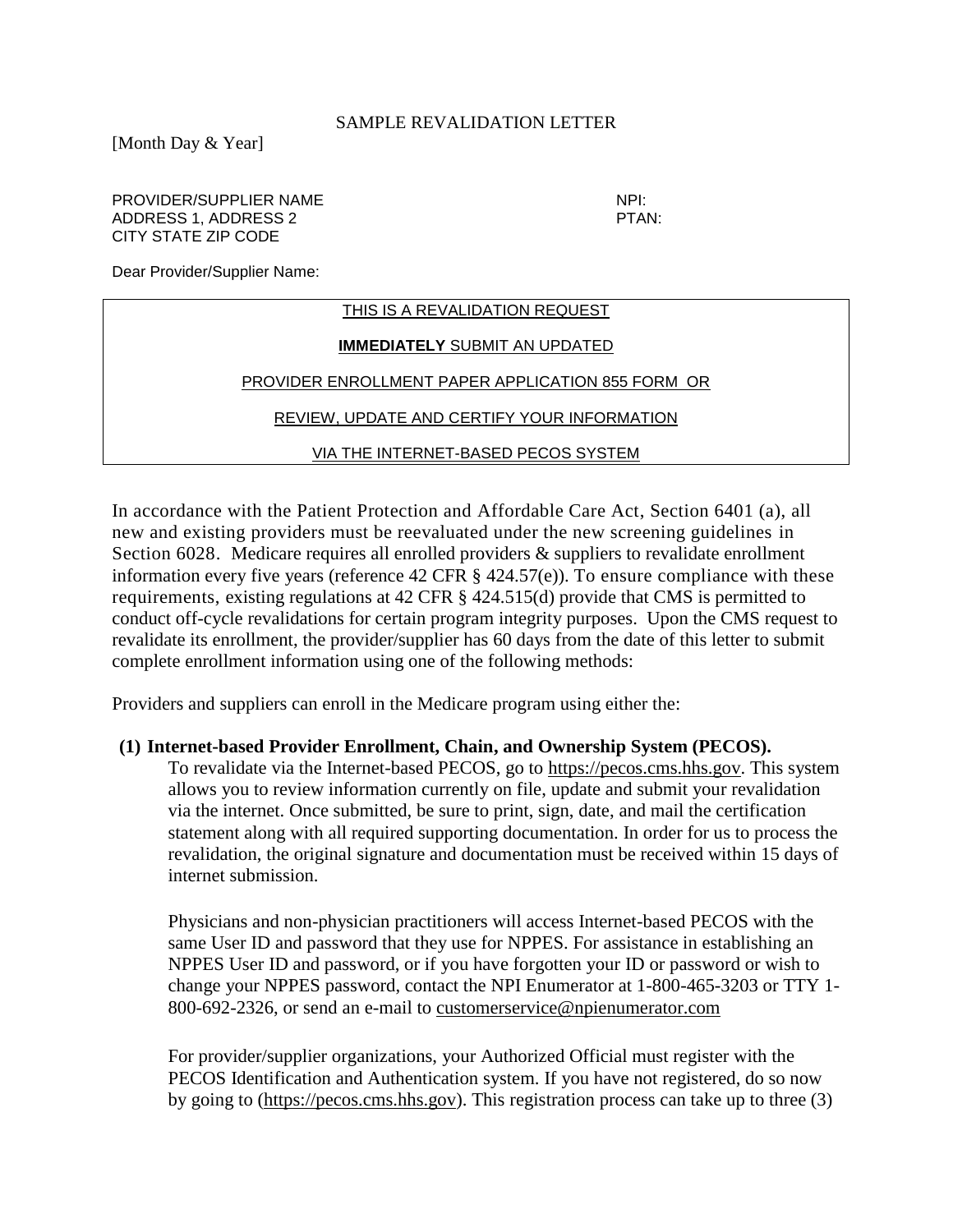weeks. If additional time is required to complete the revalidation, you may request one 60-day extension, which will begin on the date of the request.

To avoid any registration issues, review the internet-based PECOS related documents available on the CMS Web site [\(www.cms.hhs.gov/MedicareProviderSupEnroll\)](http://www.cms.hhs.gov/MedicareProviderSupEnroll).

## **(2) Paper Application Process**

To revalidate by paper, download the appropriate and current CMS-855 Medicare Enrollment application from the CMS Web site at [www.cms.hhs.gov/cmsforms.](http://www.cms.hhs.gov/cmsforms) Mail your completed application and all required supporting documentation to the [insert contractor name], at the address below.

[Insert application return address]

With the exception of physicians, non-physicians practitioners, physician group practices and non-group practices, providers and suppliers that are revalidating their enrollment information must submit with their application an application fee.

The **2011** application fee of \$505 or a request for hardship exception must be included with the provider enrollment application. Submit the enrollment fee via Pay.Gov prior to submitting the application (reference 42 CFR 424.514). You can submit your application fee by electronic check, debit or credit card. If you feel you qualify for a hardship exception waiver, submit a letter and financial statements to request a waiver in lieu of the enrollment fee along with your application or certification statement. Revalidations are processed only when fees have cleared or the hardship waiver has been granted. You will be notified by mail if your waiver request has been granted or if a fee is required.

For more information on the application fees and other screening requirements under the PPACA view the MLN Matters Article at [http://www.cms.gov/MLNMattersArticles/downloads/MM7350.pdf.](http://www.cms.gov/MLNMattersArticles/downloads/MM7350.pdf)

You are required by regulations found at 42 CFR 424.516 to submit updates and changes to your enrollment information in accordance with specified timeframes. Reportable changes include, but are not limited to changes in: (1) legal business name (LBN)/tax identification number (TIN), (2) practice location, (3) ownership, (4) authorized/delegated officials, (5) changes in payment information such as changes in electronic funds transfer information and (6) final adverse legal actions, including felony convictions, license suspensions or revocations of a health care license, an exclusion or debarment from participation in Federal or State health care program, or a Medicare revocation by a different Medicare contractor.

Failure to submit complete enrollment application(s) and all supporting documentation within 60 calendar days of the postmark date of this letter may result in your Medicare billing privileges being deactivated.

If you have any questions regarding this letter, please call [contractor telephone number will be inserted here] between the hours of [contractor telephone hours will be inserted here] or visit our